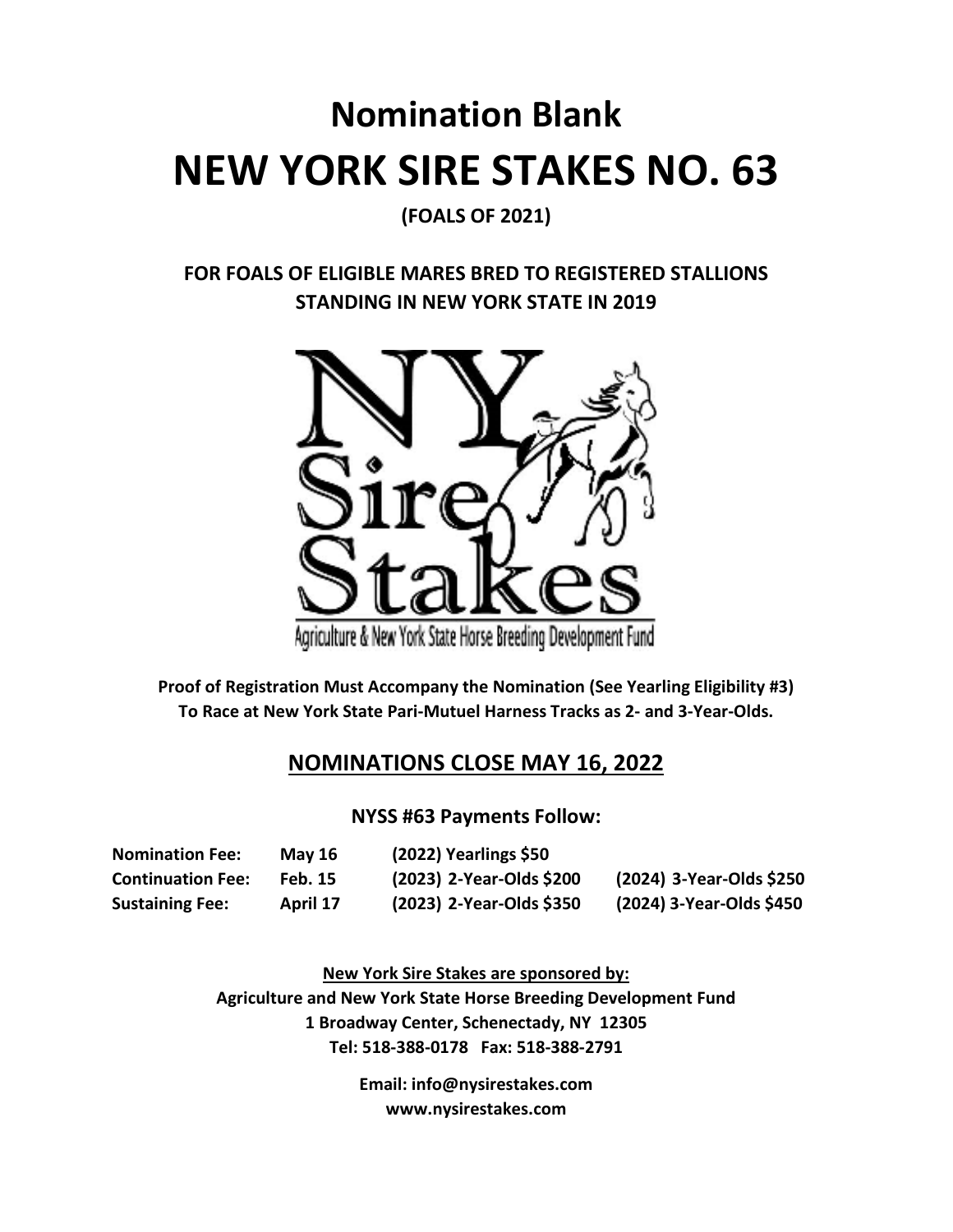| NEW YORK SIRE STAKES NO. 63 | (FOALS OF 2021) | NOMINATIONS CLOSE MAY 16, 2022 | NOMINATION FEE: \$50.00 |  |
|-----------------------------|-----------------|--------------------------------|-------------------------|--|
|                             |                 |                                |                         |  |

| Name of Yearling                       | Reg No.        | Sex            | Gait | Sire | Dam | Name & Address                                                                   |
|----------------------------------------|----------------|----------------|------|------|-----|----------------------------------------------------------------------------------|
| (Unregistered yearlings not accepted)  | (Prev. Tattoo) | 5 <sup>2</sup> | T/P  |      |     | of Registered Owner                                                              |
|                                        |                |                |      |      |     | Name                                                                             |
|                                        |                |                |      |      |     | Address                                                                          |
|                                        |                |                |      |      |     | Phone                                                                            |
|                                        |                |                |      |      |     | Name                                                                             |
|                                        |                |                |      |      |     | Address                                                                          |
|                                        |                |                |      |      |     | Phone                                                                            |
|                                        |                |                |      |      |     | Name                                                                             |
|                                        |                |                |      |      |     | Address                                                                          |
|                                        |                |                |      |      |     | Phone                                                                            |
|                                        |                |                |      |      |     | Name                                                                             |
|                                        |                |                |      |      |     | Address                                                                          |
|                                        |                |                |      |      |     | Phone                                                                            |
|                                        |                |                |      |      |     | Name                                                                             |
|                                        |                |                |      |      |     | Address                                                                          |
|                                        |                |                |      |      |     | Phone                                                                            |
|                                        |                |                |      |      |     | Name                                                                             |
|                                        |                |                |      |      |     | Address                                                                          |
|                                        |                |                |      |      |     | Phone                                                                            |
|                                        |                |                |      |      |     | Name                                                                             |
|                                        |                |                |      |      |     | Address                                                                          |
|                                        |                |                |      |      |     | Phone                                                                            |
| Proof of Registration Must Be Enclosed |                |                |      |      |     | I, the owner or duly authorized agent, make the above nominations subject to the |

# **Proof of Registration Must Be Enclosed**  ואכופט

**Agriculture & NYS Horse Breeding Development Fund**  Agriculture & NYS Horse Breeding Development Fund **Make Checks (US Funds) Payable and Mail to:**  Make Checks (US Funds) Payable and Mail to: 1 Broadway Center<br>Schenectady, NY 12305 **1 Broadway Center** 

*conditions for New York Sire Stakes No. 63.*  conditions for New York Sire Stakes No. 63.

> Tear Off At Perforation-Retain Conditions for Your Records *Tear Off At Perforation—Retain Conditions for Your Records*

Amount Enclosed:\_\_\_\_\_\_\_\_\_\_\_\_\_\_\_\_\_\_\_\_\_\_\_\_\_\_\_\_\_\_\_\_\_\_\_\_\_\_\_\_\_\_\_\_\_\_\_\_\_\_\_\_\_\_\_\_ Amount Enclosed:

Phone/Email:\_\_\_\_\_\_\_\_\_\_\_\_\_\_\_\_\_\_\_\_\_\_\_\_\_\_\_\_\_\_\_\_\_\_\_\_\_\_\_\_\_\_\_\_\_\_\_\_\_\_\_\_\_\_\_\_\_\_\_\_

(Address)

Tel: 518-388-0178 Email: info@nysirestakes.com **Tel: 518-388-0178 Email: info@nysirestakes.com** 

Phone/Email:

(Owner or Agent)

Entered by:

**Schenectady, NY 12305** 

(Owner or Agent) \_\_\_\_\_\_\_\_\_\_\_\_\_\_\_\_\_\_\_\_\_\_\_\_\_\_\_\_\_\_\_\_\_\_\_\_\_\_\_\_\_\_\_\_\_\_\_\_\_\_\_\_\_\_\_\_\_\_\_\_\_\_\_\_\_\_\_\_\_\_\_

Entered by:  $\equiv$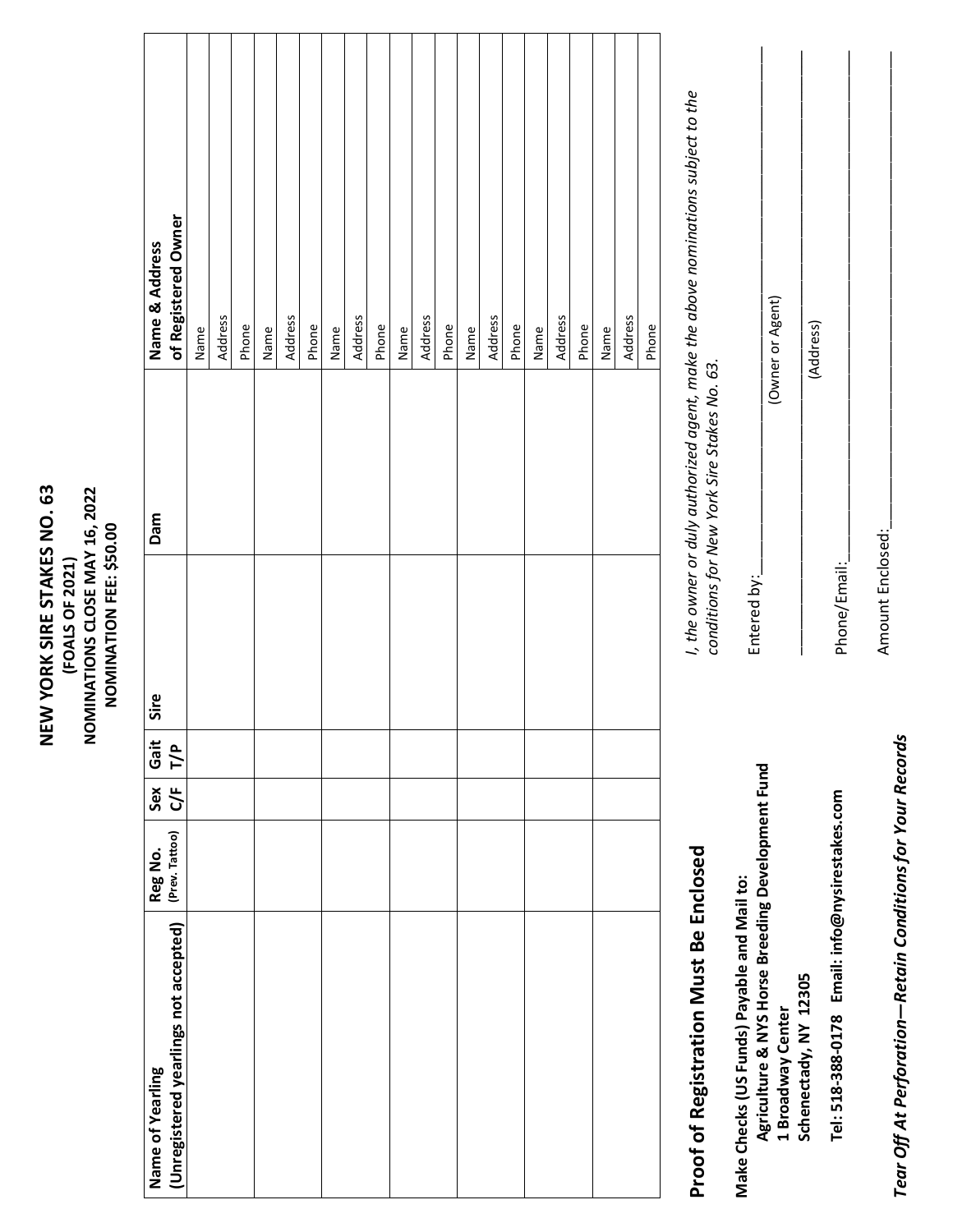## **New York Sire Stakes No. 63 – Conditions (Foals of 2021)**

#### **Sponsor:**

Agriculture and New York State Horse Breeding Development Fund (the "Fund")

#### **To Be Raced As:**

 Two-year-olds in 2023 and Three-year-olds in 2024 Two- and three-year old events will be raced in separate colt and filly divisions.

**Payments:** Any payment due dates that fall on a weekend or a holiday will automatically become due on the next regular business day. All dates are postmark dates.

| <b>Future Sire Stakes Payments:</b> |  |
|-------------------------------------|--|
| As 2-year-olds                      |  |
|                                     |  |
|                                     |  |
| As 3-year-olds                      |  |
|                                     |  |
|                                     |  |

**Declaration Fee:** In all events at each track is two percent (2%) of the total amount of the purse raced for, increased upwards to the nearest multiple of \$100. All declaration fees will be added to the event to which declared. Starters declare in at each track at the time that is the practice for overnight events at that track. The declaration fee for each final event is to be announced. There will be no refunds for horses scratched from any Sire Stakes event.

**Supplementary Entries:** May be made to this stake on foals of 2021 upon payment of \$500 by February 15, 2023, in lieu of the May 16, 2022 nomination fee of \$50. If the regular February 15, 2023 payment is made on time, but the horse was not nominated as a yearling, the Fund may, at its discretion, accept the supplementary fee upon notification of the individual making the payment. All other payments must be made as regularly required. A 2-year-old which makes the May 16, 2022 nomination payment, but fails to make the first sustaining payment to New York Sire Stakes (NYSS) No. 63 may regain eligibility for the 3-year-old season by payment of a penalty of \$1,100 providing such payment is made on or before April 17, 2023. Such horse will not be eligible to participate in NYSS No. 63 2-year-old events, but will be eligible to participate in NYSS No. 63 3-year-old events, provided that all payments to those events are made in a timely manner. All supplementary payments will be allocated as provided for in the case of regular continuation payments.

**Yearling Eligibility:** Each eligible must satisfy the following requirements:

- (1) Sired by an eligible stallion (see Stallion Eligibility) registered to the Fund and standing in New York for the full season of service during which the dam was bred to produce such colt or filly.
- (2) The owner of the dam need not be a resident of New York State and foaling need not be in New York State.
- (3) Proof of registration by the USTA, or by a USTA recognized Standardbred registry organization dated on or before the time of nomination must accompany each nomination.
- (4) The foal of any mare which is inseminated by semen transported outside of New York State will be ineligible for nomination to any New York- bred events.
- (5) For a foal to be nominated to these New York events, it must be the first foal born to the dam for the given year, and its sire must be a New York eligible stallion. The only exception will be in the case of same birth twins. To be eligible, a twin status must be indicated on the USTA registration certificates for the individuals in question.

#### **Stallion Eligibility:** Eligible Stallions are those stallions:

- (1) Owned by a resident of New York State and standing the entire stud season in New York State, or
- (2) Owned by a resident of a state other than New York but standing the entire stud season in New York State and leased (copy of lease must be filed with the Fund) by a resident of New York State for a term of not less than one year, or
- (3) Owned jointly by a resident or residents of a state other than New York State together with a resident or residents of New York State and standing the entire stud season in New York State with the same leasing requirements as (2).
- (4) To be eligible, a stallion must be registered with the Fund no later than January 1, of the year he will stand stud.

**Future Eligibility:** The February 15, 2023 payment must be made to race in 2023 or future years. The April 17, 2023 payment must be made to race as a 2-year-old in Sire

Stakes. The February and April 2024 payments must be made to race as a 3-year-old in Sire Stakes.

**Payment Distribution:** Fifty dollars from each nomination fee and thirty dollars from each 2- and 3-year-old payment will be retained to defray a portion of the expenses for managing, advertising, promoting and publicizing these New York-bred harness horse races.

(1) All 2- and 3-year-old staking fees available each year will be divided equally among all scheduled events, and will be added to the purses and distributed as follows:

 (a) the 2- and 3-year-old February 15 fees will be divided equally between trot and pace divisions for colts and equally between trot and pace divisions for fillies. (b) the 2- and 3-year-old April 15 payment will follow the horse by sex and gait.

(2) New York Sire Stakes Fund monies will be divided each year in accordance with ratios established by the Fund.

#### **Racing Conditions:**

- (1) Each race to be held in one dash at one mile.
- (2) A NYSS final or consolation race, if scheduled, for 2- and 3-year-olds who participated in NYSS No. 63. Horses will be segregated by sex and gait in all events. Eligibility to these Championship events will be determined on a point basis. Points will be earned in legs of NYSS No. 63 raced at the participating pari-mutuel tracks and will be awarded as follows: 50 points for winning a leg, 25 points for placing second, 12 points for placing third, 8 points for placing fourth, and 5 points for placing fifth. The said horse would receive points according to its official finish, regardless of how many horses finish the race. A horse must finish the race to earn points, unless the race is cancelled (see race condition # 13, cancellation). Recalls – recalls in a NYSS race would be for the following reasons: Broken equipment, interference behind the starting gate, a horse falling before the word "go" is given, a horse scoring ahead of the gate or a horse assuming incorrect post position, or malfunction of the starting gate.
- (3) All Sire Stakes events at each sex, age and gait shall be limited to as many starters as can be drawn to post in the first tier. Trailers will not be permitted to start in any New York Sire Stakes event. (Trailers are permitted to start at county fair events.) All owner entries must be split into different divisions for all Sire Stakes, if possible. No more than two entries from a common owner will be permitted in the same final or consolation, if scheduled. If an owner is affected by this condition, eligibility will be determined for those horses, with three or more starts (two or more starts if five or fewer legs scheduled), on highest points earned. Any horse that changes owner within 30 days before the date of entry (draw date) for NYSS final or consolations, if scheduled, must get those changes approved by the Fund or its designee to be able to race in the finals or consolations.
- (4) Sire Stakes races will be divided into divisions in a manner that ensures fields of equal size. When the number of horses entered into an event does not divide equally, the fields will not vary in size by more than one horse.

(5) In the event of a dead heat for any position in any leg of NYSS No. 63, points will be split evenly between the horses involved. In the event of a tie for the last entry in the final or consolation, if scheduled, the judges shall draw by lot from among the horses tied in the point standings to determine the final entry.

(6) All horses must enter the finals to race in either the finals or consolations. Consolations may be subject to race at a different venue on a different date. Horses must start in at least three legs (at least two legs if five or fewer legs scheduled) to be eligible to the final or consolation race if scheduled (unless removed due to owner conflict as provided in 3 above). Judges official order of finish (points) will be used in determining eligibility to the finals or consolation race if scheduled. The top eight (or nine on a 5/8s or larger track) horses entered will race in the finals. The next eight (nine) horses will make up the consolation. Should there not be enough entries in the box with at least three starts (at least two starts if five or fewer legs scheduled) to fill the finals race, the highest point earner which has entered with two starts shall be selected, etc. until there are enough entries to fill the first tier with horses that started in at least one New York Sire Stakes leg. There must be at least 4 horses entered in the consolations, however if there are four horses, the purse may be prorated based on the number of horses entered, unless reduced pursuant to 6 above, at the Fund's discretion. There shall be no consolation race scheduled if less than 4 horses are entered.